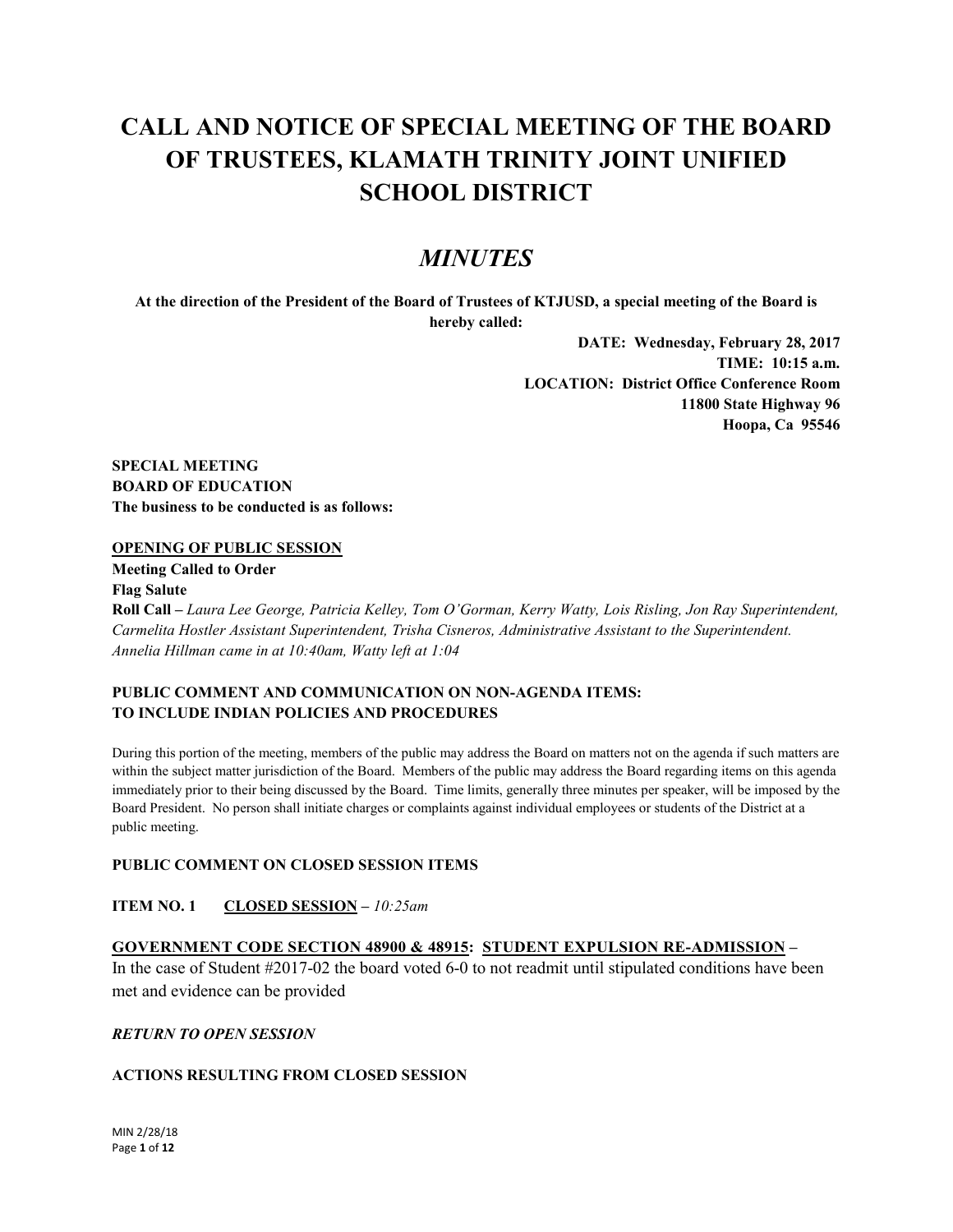## **ITEM NO. 2 ACTION ITEMS**

## **2.1 OVERNIGHT TRAVEL – TRINITY VALLEY ELEMENTARY CHEERLEADERS**

MSC to approve the overnight trip request for Trinity Valley Cheerleaders to Crescent City, CA for the Jaycees tournament on March  $2 - 3$ .

Risling/George

#### **Vote:**

George: Aye Kelley: Aye O'Gorman: Aye Hillman: Aye Watty: Aye Risling: Aye

#### **2.2 HOOPA AGGREGATE – HOOPA HIGH SCHOOL SITE WORK PH III**

MSC to approve the change order to increase PO# 180531 by \$5,000

Watty/George

#### **Vote:**

George: Aye Kelley: Aye O'Gorman: Aye Hillman: Aye Watty: Aye Risling: Abstain

5-0-1

#### **2.3 COLBURN ELECTRIC – OPEN PURCHASE ORDERS**

MSC to approve the creation of open purchase orders at the following sites totaling \$10,000 for miscellaneous electrical labor and materials as needed:

| Hoopa Elementary School, PH III | \$5,000 |
|---------------------------------|---------|
| Hoopa High School, PH III       | \$5,000 |

Watty/George

#### **Vote:**

George: Aye Kelley: Aye O'Gorman: Aye Hillman: Aye Watty: Aye

MIN 2/28/18 Page **2** of **12**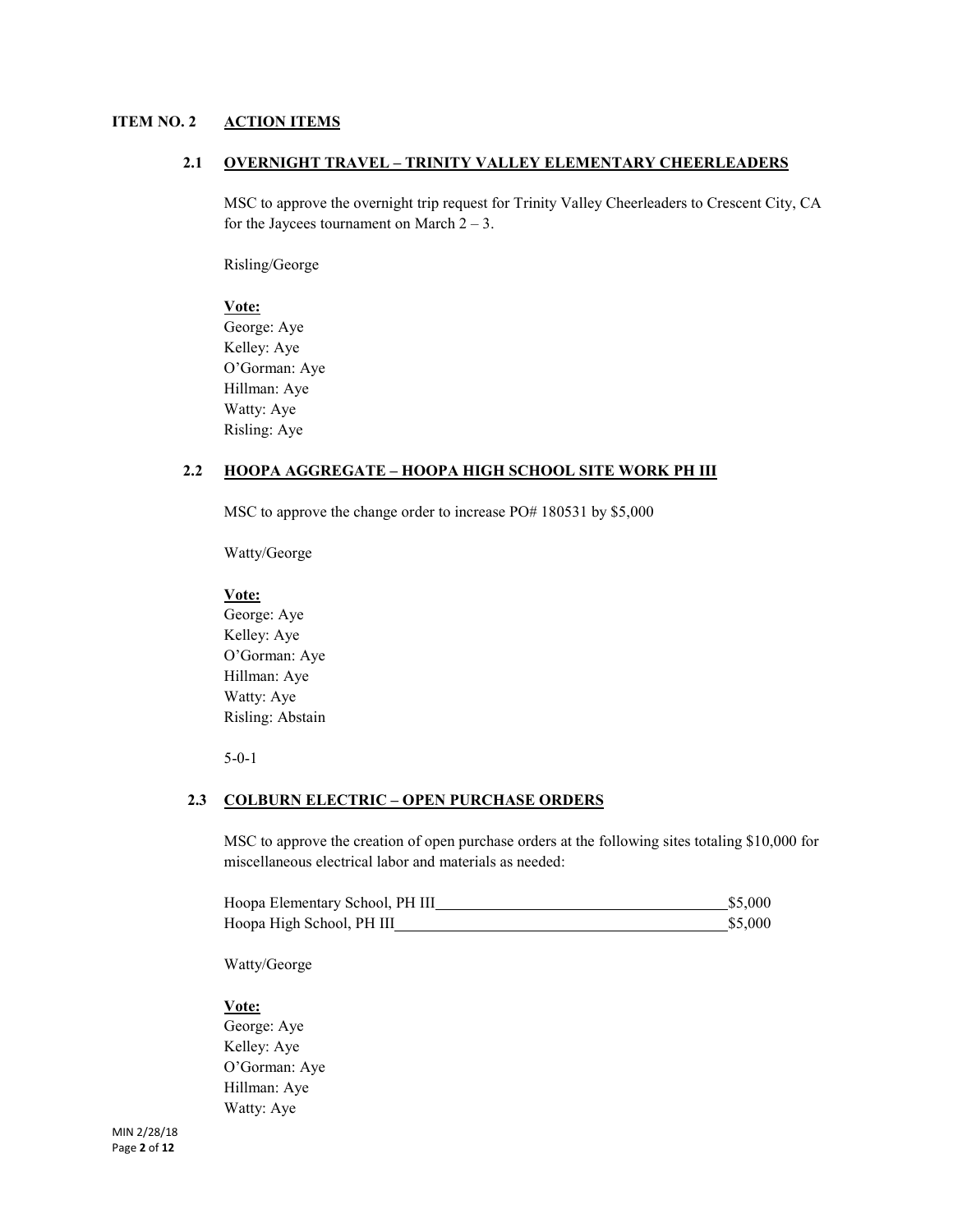Risling: Aye

## **2.4 THE MILL YARD – JACK NORTON ELEMENTARY PH II**

MSC to approve the creation of an open purchase order in the amount of \$5,000 for lumber and miscellaneous materials as needed

George/O'Gorman

## **Vote:**

George: Aye Kelley: Aye O'Gorman: Aye Hillman: Aye Watty: Aye Risling: Aye

## **2.5 6 RIVERS CONSTRUCTION**

MSC to approve the proposals from 6 Rivers Construction to remove debris piles from the following sites, totaling, and not to exceed, \$11,000:

| Trinity Valley Elementary PH III | \$6,000 |
|----------------------------------|---------|
| Hoopa High School PH III         | \$5,000 |

O'Gorman/Kelley

#### **Vote:**

George: Abstain Kelley: Aye O'Gorman: Aye Hillman: Aye Watty: Aye Risling: Aye

## **2.6 DON'S RENT ALL – OPEN PURCHASE ORDERS**

MSC to approve the creation of open purchase orders at the following sites totaling, and not to exceed, \$12,500 for miscellaneous equipment rentals as needed:

| Jack Norton Elementary PH II     | \$2,500 |
|----------------------------------|---------|
| Trinity Valley Elementary PH III | \$2,500 |
| Hoopa Elementary School PH III   | \$2,500 |
| Hoopa High School I-Tech         | \$2.500 |
| Hoopa High School PH III         | \$2,500 |

Watty/Risling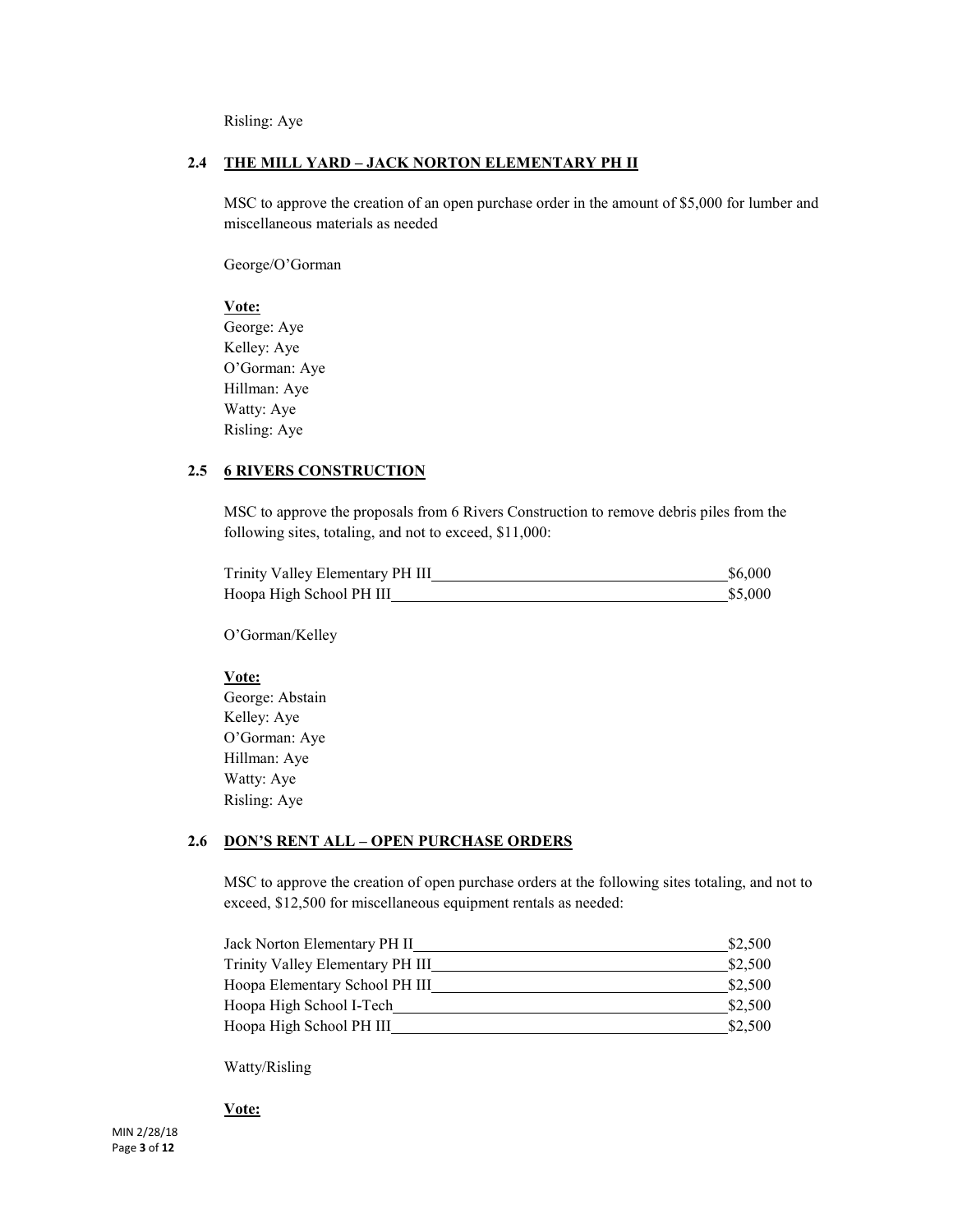George: Aye Kelley: Aye O'Gorman: Aye Hillman: Aye Watty: Aye Risling: Aye

## **2.7 WILLOW CREEK ACE HARDWARE – CHANGE ORDER**

MSC to approve the following increases to PO# 180348 at the following sites, totaling \$15,000

| Trinity Valley Elementary PH III | \$2,500 |
|----------------------------------|---------|
| Jack Norton Elementary PH II     | \$2,500 |
| Hoopa High School PH III         | \$2.500 |
| Hoopa High School I-Tech         | \$2,500 |
| Hoopa High School PH III         | \$5,000 |

Risling/George

## **Vote:**

George: Aye Kelley: Aye O'Gorman: Aye Hillman: Aye Watty: Aye Risling: Aye

#### **2.8 HD SUPPLY – HOOPA ELEMENTARY SCHOOL PH III**

MSC to approve the quote from HD Supply in the amount of \$7,800.36 for providing Spyder Boxes, cords access doors, Sub Pump, and FEC boxes to project

George/Kelley

#### **Vote:**

George: Aye Kelley: Aye O'Gorman: Aye Hillman: Aye Watty: Aye Risling: Aye

## **2.9 POLETSKI'S APPLIANCE CENTER – HOOPA HIGH SCHOOL PH III**

MSC to approve the estimate totaling \$18,796.80 from Poletski's Appliance Center for kitchen appliances and supplies

Watty/Risling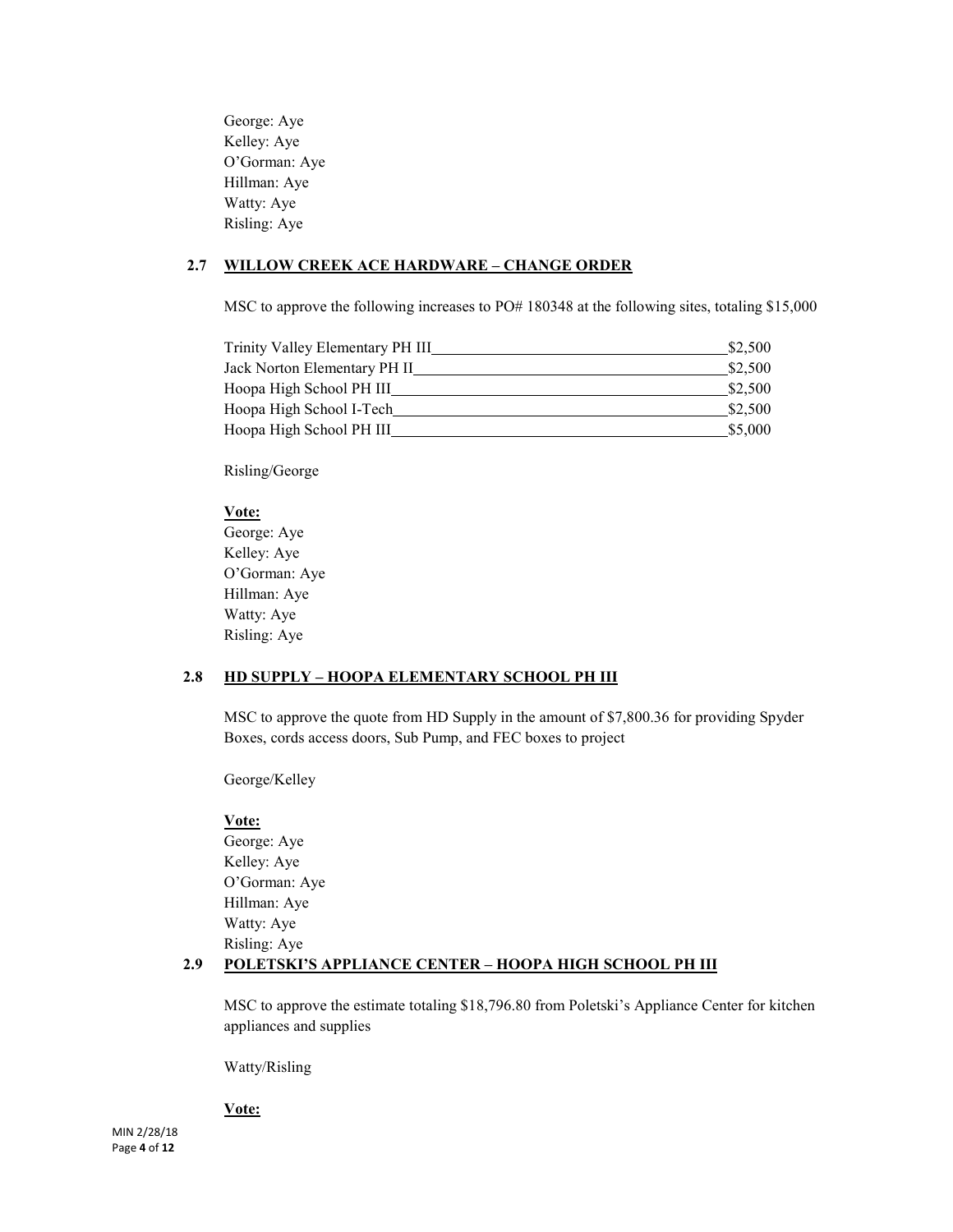George: Aye Kelley: Aye O'Gorman: Aye Hillman: Aye Watty: Aye Risling: Aye

## **2.10 NORTH COAST FABRICATORS – CHANGE ORDER PO# 180304 ORLEANS ELEMENTARY PH III**

MSC to approve the change order to PO# 180304 in the amount of \$1,574.74

Risling/George

#### **Vote:**

George: Aye Kelley: Aye O'Gorman: Aye Hillman: Aye Watty: Aye Risling: Aye

#### **2.11 COLBURN ELECTRIC, INC – HOOPA HIGH SCHOOL PH II**

Withdrawn

#### **2.12 R. BROWN & SONS QUARRY – HOOPA HIGH SCHOOL PH III**

MSC to approve invoice # 1253 in the amount of \$1,032.29 for ticket numbers 15173, 15171, 15172, and trucking.

Watty/George

#### **Vote:**

George: Aye Kelley: Aye O'Gorman: Aye Hillman: Aye Watty: Aye Risling: Aye

#### **2.13 KDI CONSULTANTS, INC (DSA Inspections) PHASE III, HOOPA VALLEY HIGH SCHOOL I-TECH BUILDING PROJECT**

MSC to approve the proposal of \$126,370.00 for DSA Inspection and closeout

George/Kelley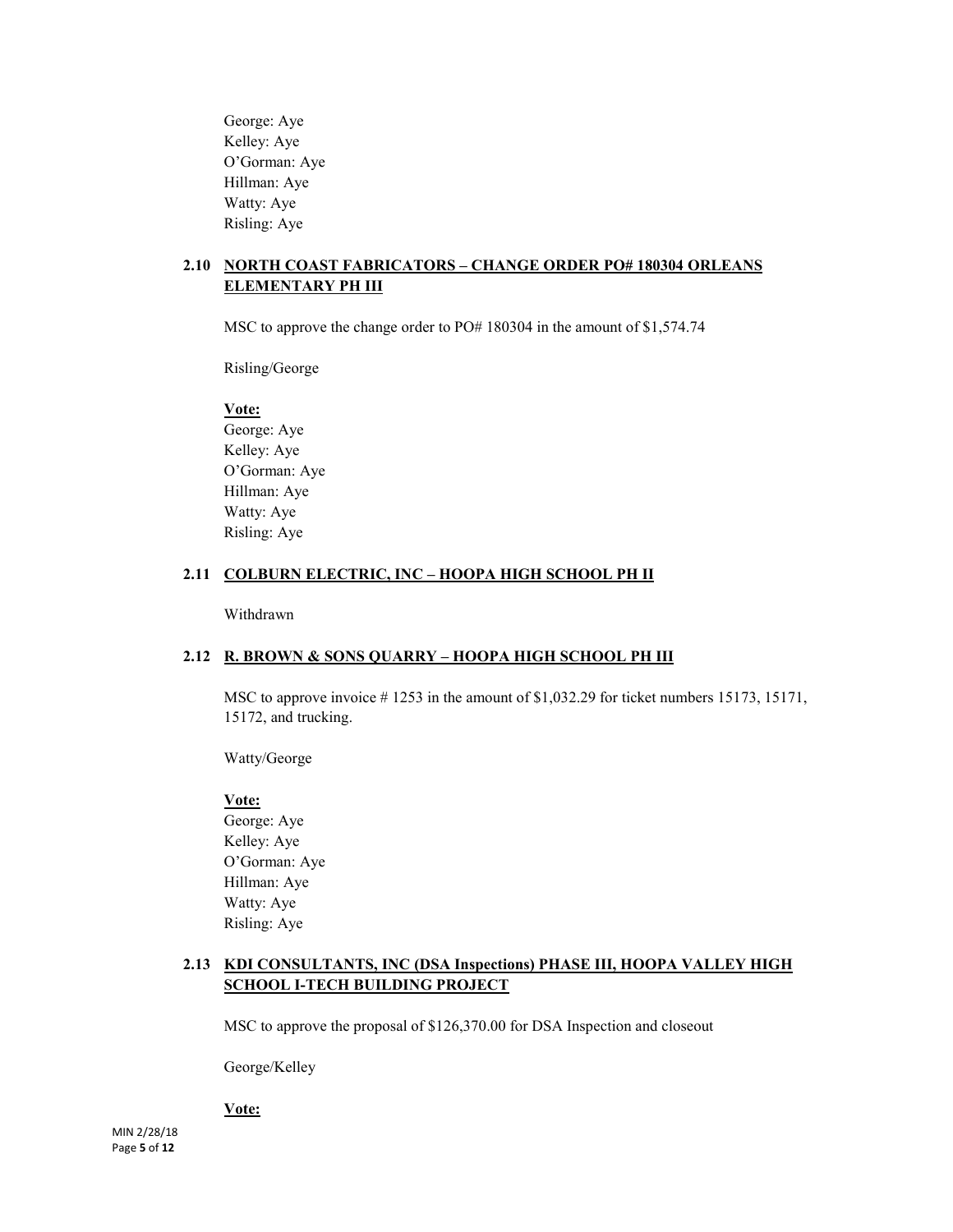George: Aye Kelley: Aye O'Gorman: Aye Hillman: Aye Watty: Aye Risling: Aye

## **2.14 LACO ASSOCIATES – (Testing and Inspection) PHASE III, HOOPA VALLEY HIGH SCHOOL CHILLER BOILER SITE WORK PROJECT**

MSC to approve the proposal of \$3,610.00 for project testing.

Watty/Hillman

## **Vote:**

George: Aye Kelley: Aye O'Gorman: Aye Hillman: Aye Watty: Aye Risling: Aye

## **2.15 PBK ARCHITECTS - INCREASE FOR ALL PHASE III PROJECTS**

MSC to approve the change order (ALL PROJECTS, PHASE III, PO # 180133) for design services for phase III projects in the following amounts:

| $\frac{1}{2}$           |              |
|-------------------------|--------------|
| <b>WES</b>              | \$27,558.00  |
| <b>HVHS</b>             | \$74,000.00  |
| <b>HVES</b>             | \$81,650.00  |
| <b>OES</b>              | \$59,800.00  |
| TVES (amount unchanged) | \$00000.00   |
| Total of P.O. Increase  | \$243,008.00 |
|                         |              |

Risling/George

#### **Vote:**

George: Aye Kelley: Aye O'Gorman: Aye Hillman: Aye Risling: Aye

## **2.16 PBK ARCHITECTS - PHASE III, HOOPA VALLEY HIGH SCHOOL I-TECH BUILDING PROJECT**

Withdrawn

## **2.17 A.M. CAMPBELL ELECTRIC – HVHS PH III, INC. 2 CHILLER, BOILER, SITEWORK CHANGE ORDER**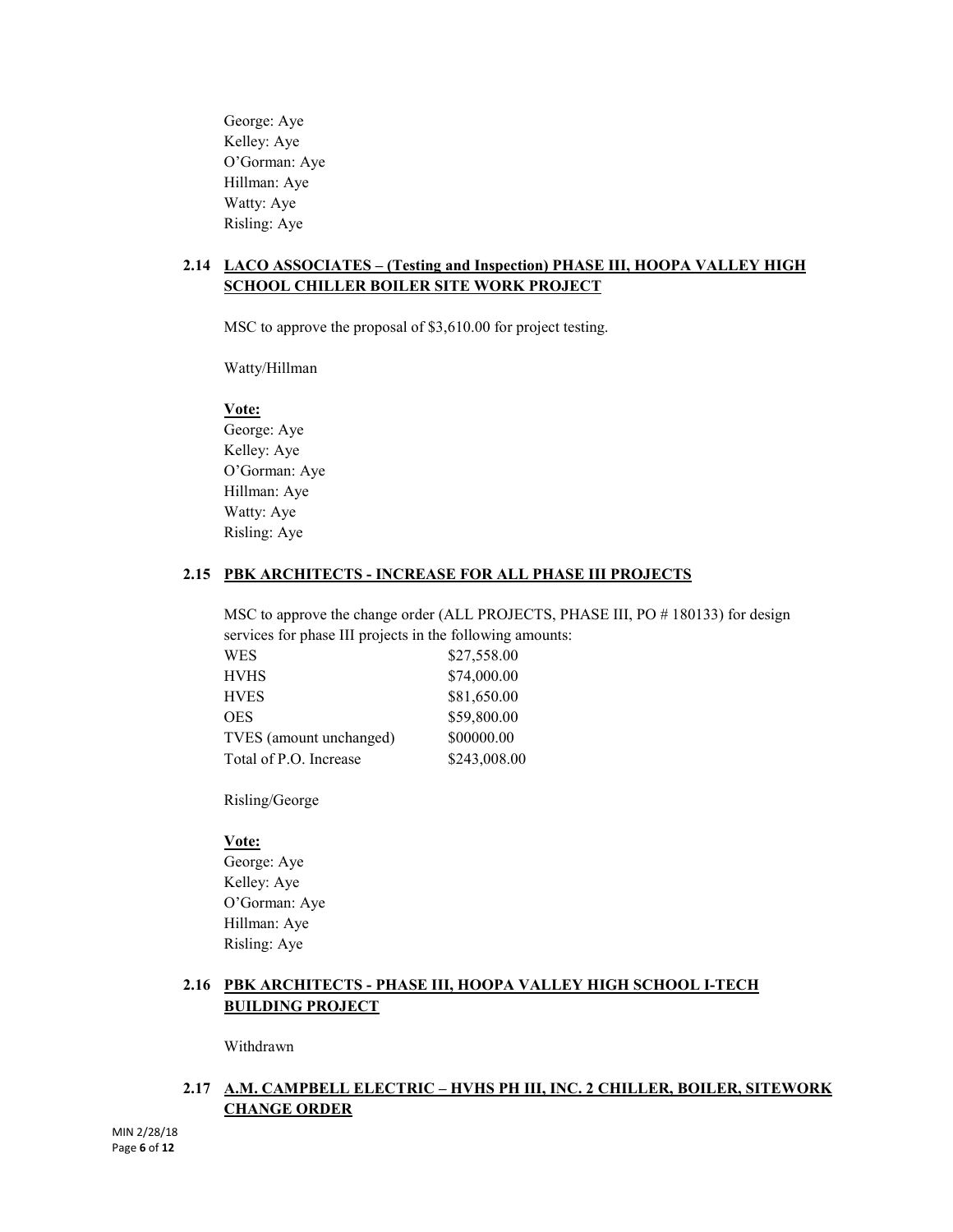MSC to approve the change orders: (HVHS P3, INC 2 COR #1 from A.M. Campbell Electric for Additive Bid Alt#1 – Insurance Costs in the amount of \$6,119.00; (HVHS P3, INC 2 COR #2) from A.M. Campbell Electric for Extra 4" conduit & pull box ran from Frontier fiber location to IT Room in the amount of \$4,918.00; (HVHS P3, INC 2 COR #3) from A.M. Campbell Electric for Additive Bid Alt#1 – Insurance Costs Purchase and install one (1) EM DP5L Panel Board (RFI #24) in the amount of \$2,027.00; and (HVHS P3, INC 2 COR #4) from A.M. Campbell Electric for Final cost for materials used in COR #3 (RFI #24) in the amount of \$934.00.

No payments to be made, only change orders

George/Kelley

#### **Vote:**

George: Aye Kelley: Aye O'Gorman: Aye Hillman: Aye Risling: Aye

## **2.18 A.M. CAMPBELL ELECTRIC – HVES PH III, INC. 1 CLASSROOM BUILDING, CONTRACT TERMINATION.**

MSC to approve the Contract Termination, pursuant to the termination request letter from A.M. CAMPBELL ELECTRIC

George/Risling

#### **Vote:**

George: Aye Kelley: Aye O'Gorman: Aye Hillman: Aye Risling: Aye

#### **2.19 CRM GROUP – PH III MULTI-PRIME CONSTRUCTION MANAGER AGREEMENT – EXHIBIT A.8, HOOPA HIGH I-TECH BUILDING:**

MSC to approved Exhibit A.8 in the amount of \$696,600.00

Risling/Kelley

**Vote:**

George: Aye Kelley: Aye O'Gorman: Aye Hillman: Aye Risling: Aye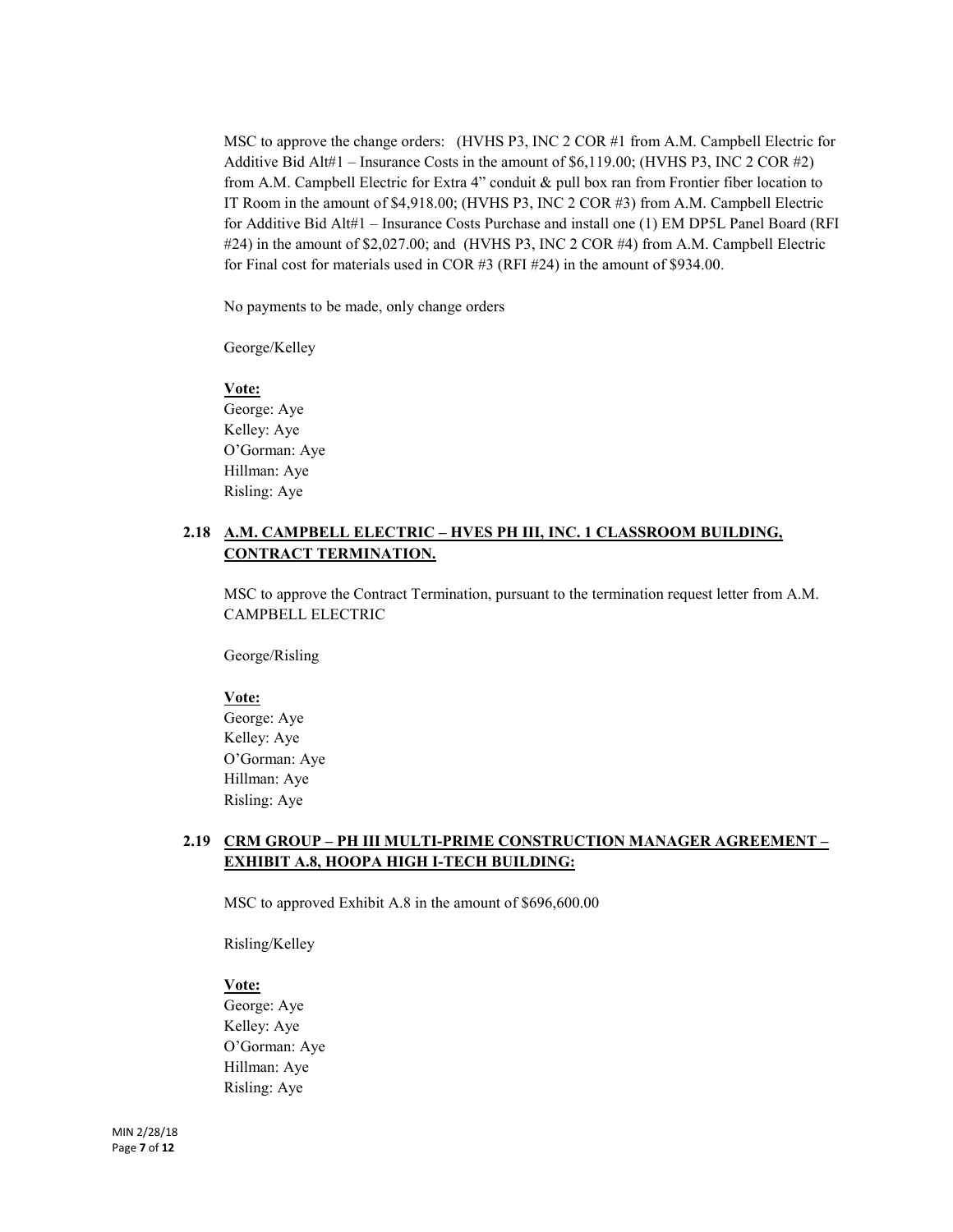#### **2.20 EMPIRE DRY WALL – ORLEANS ELEMENTARY SCHOOL, P3 CHANGE ORDER**

MSC to approve the invoice from Empire Dry Wall \$4439.00 pending proper paperwork is submitted

George/Kelley

**Vote:** George: Aye Kelley: Aye O'Gorman: Aye Hillman: Aye Risling: Aye

## **2.21 RALPH HAGEDORN DSA INSPECTOR. – INVOICES FOR ALL PHASE III PROJECTS**

MSC to approve the following invoice, at the following projects, totaling \$2,900.00 Invoice No. 52311 HVHS Emergency Portables \$2,900.00

O'Gorman/Kelley

#### **Vote:**

George: Aye Kelley: Aye O'Gorman: Aye Hillman: Aye Risling: Aye

## **2.22 RALPH HAGEDORN DSA INSPECTOR - PHASE III, HOOPA VALLEY ELEMENTARY SCHOOL**

MSC to approve the proposal of \$60,000.00 for inspections services at \$800.00 per visit to HVES Inc 1 Kindergarten Classroom and Inc 2 Boiler/Chiller/Sitework

Risling/O'Gorman

#### **Vote:**

George: Aye Kelley: Aye O'Gorman: Aye Hillman: Aye Risling: Aye

## **2.23 RALPH HAGEDORN DSA INSPECTOR - PHASE III, TRINITY VALLEY ELEMENTARY SCHOOL**

MSC to approve the proposal of \$50,000.00 for inspections services at \$700.00 per visit to TVES Inc 1 Classroom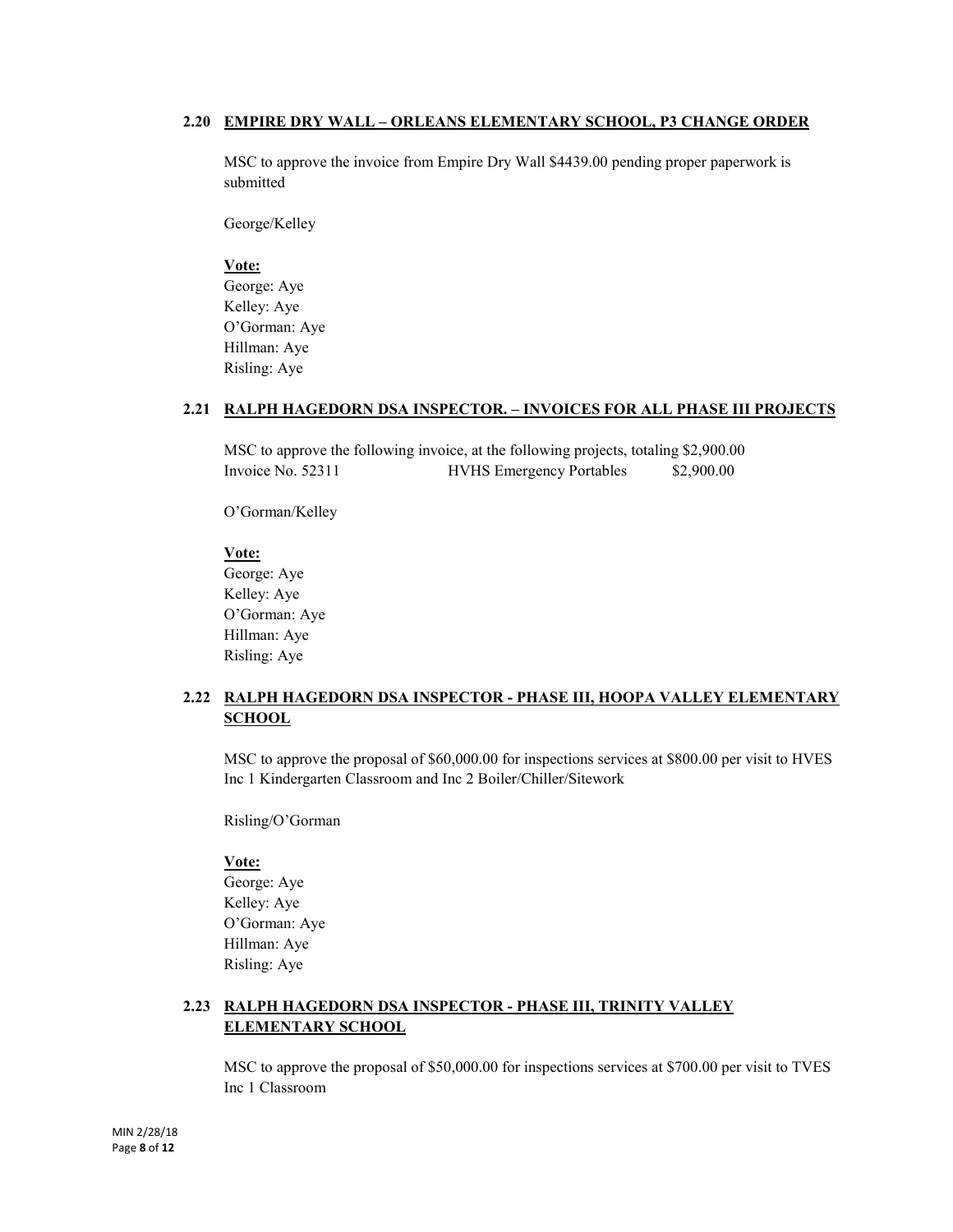George/Kelley

**Vote:** George: Aye Kelley: Aye O'Gorman: Aye Hillman: Aye Risling: Aye

## **2.24 RALPH HAGEDORN DSA INSPECTOR - PHASE III, HOOPA VALLEY HIGH SCHOOL PORTABLE BUILDINGS**

MSC to approve the proposal of \$5,500.00 for finalization and closeout of inspections services.

Risling/O'Gorman

**Vote:**

George: Aye Kelley: Aye O'Gorman: Aye Hillman: Aye Risling: Aye

## **2.25 RALPH HAGEDORN DSA INSPECTOR - PHASE III, ORLEANS ELEMENTARY SCHOOL PORTABLE BUILDINGS**

MSC to approve the proposal of \$6,500.00 for finalization and closeout of inspections services. See the letter from SHN stating that the former DSA Inspector Jason Baugh is no longer in the employ of SHN.

O'Gorman/Kelley

**Vote:** George: Aye Kelley: Aye O'Gorman: Aye Hillman: Aye Risling: Aye

## **2.26 RALPH HAGEDORN DSA INSPECTOR – JACK NORTON ELEMENTARY SCHOOL MULTI-PURPOSE BUILDING**

MSC to approve the proposal of \$20,000.00 for inspection services at \$800.00 per visit to JNES Multi-Purpose Building. See the letter from SHN stating that the former DSA Inspector Jason Baugh is no longer in the employ of SHN.

George/Kelley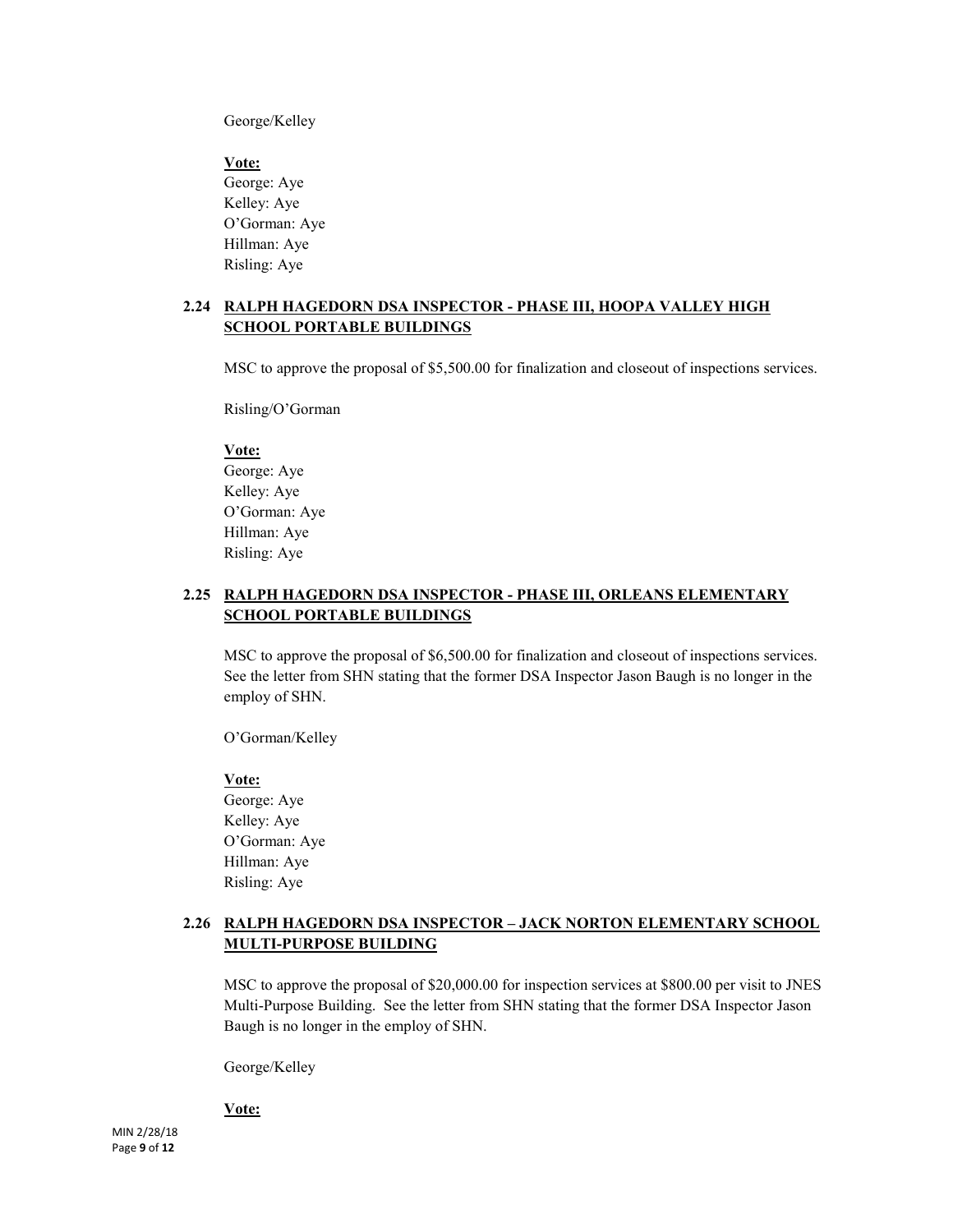George: Aye Kelley: Aye O'Gorman: Aye Hillman: Aye Risling: Aye

## **2.27 RALPH HAGEDORN DSA INSPECTOR – ORLEANS ELEMENTARY SCHOOL MULTI-PURPOSE BUILDING**

MSC to approve the proposal of \$10,000.00 for inspection services at \$700.00 per visit to OES Multi-Purpose Building. See the letter from SHN stating that the former DSA Inspector Jason Baugh is no longer in the employ of SHN.

O'Gorman/Risling

#### **Vote:**

George: Aye Kelley: Aye O'Gorman: Aye Hillman: Aye Risling: Aye

## **2.28 HOOPA VALLEY ELEMENTARY SCHOOL ALTERATIONS TO EXISTING CLASSROOM BUILDING, AND CHILLER, BOILER, AND SITEWORK (PHASE III – INCREMENTS 1 AND 2)**

MSC to accept the bid (received February 20, 2018) for the following Multi-Prime Bid Packages totaling \$1,247,758.00: 2018.4.6.1 Electrical – Robert Colburn \$1,247,758.00

George/Risling

**Vote:** George: Aye Kelley: Aye O'Gorman: Aye

Hillman: Aye Risling: Aye

## **2.29 ROBERT COLBURN ELECTRIC, INC. – HOOPA VALLEY HIGH SCHOOL, PHASE III, INC. 1, CLASSROOM CHANGE ORDER**

MSC to approve the change order (HVHS P3, INC. 1, Classroom COR#2) from Robert Colburn Electric, Inc. for added items for fire alarm system because of the response, in the amount of \$8,845.00.

Risling/George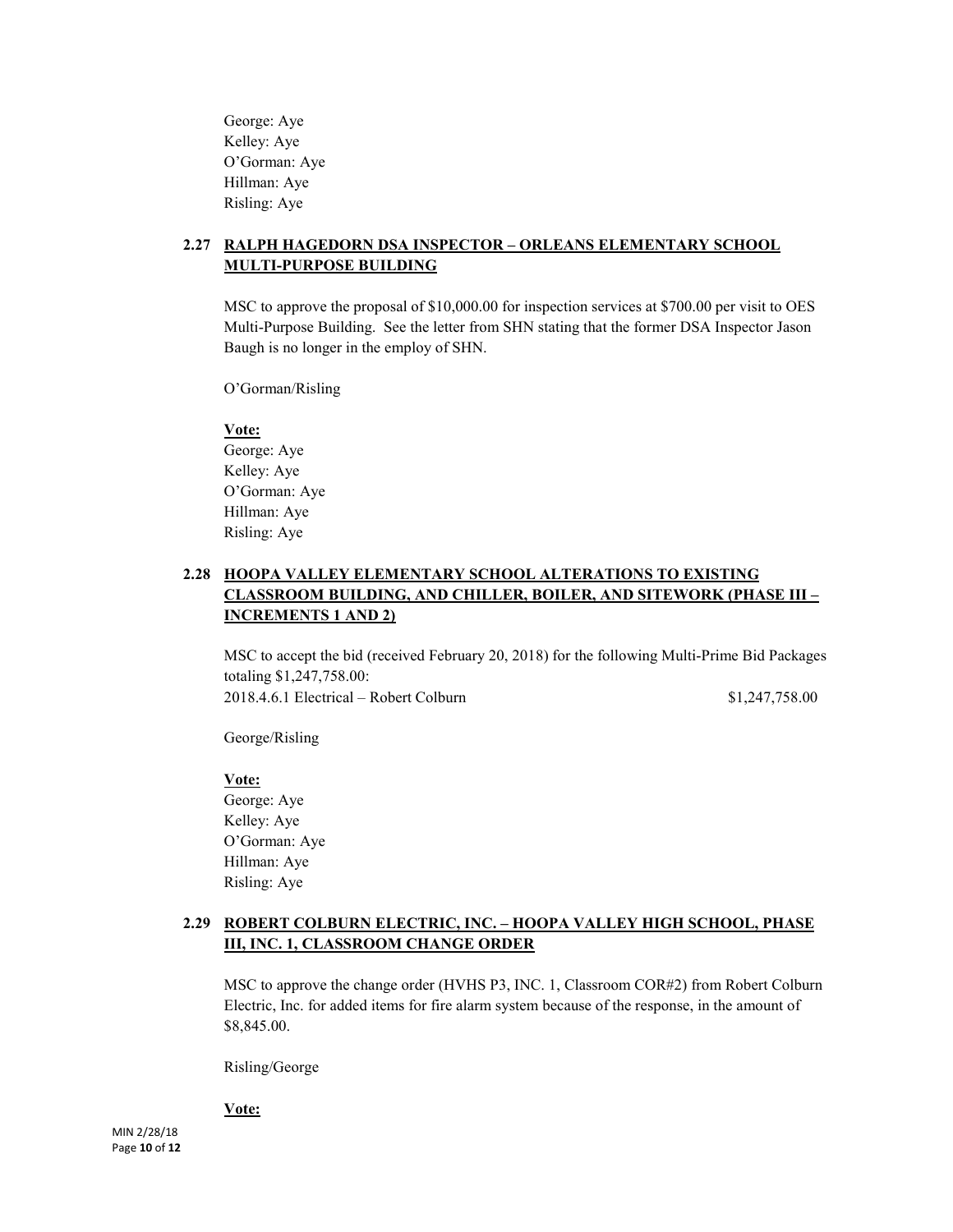George: Aye Kelley: Aye O'Gorman: Aye Hillman: Aye Risling: Aye

## **2.30 ROBERT COLBURN ELECTRIC, INC. – ORLEANS ELEMENTARY SCHOOL, PHASE III, INC. 1, ALTERATIONS TO EXISTING CLASSROOM BUILDING AND SITE WORK CHANGE ORDER**

MSC to approve the change order (OES P3, Classroom COR#3) from Robert Colburn Electric, Inc. for generator in the amount of \$6,119.00

Risling/George

#### **Vote:**

George: Aye Kelley: Aye O'Gorman: Aye Hillman: Aye Risling: Aye

## **2.31 CONE PLUMBING, INC. – HOOPA VALLEY HIGH SCHOOL PHASE III, INC. 2, CHILLER, BOILER AND SITEWORK CHANGE ORDER**

Withdrawn

#### **2.32 PBK Architects. – HOOPA VALLEY ELEMENTARY SCHOOL INVOICES**

Withdrawn

#### **2.33 PBK Architects. – ORLEANS ELEMENTARY SCHOOL – PHASE 3, INVOICES**

Withdrawn

#### **2.34 PBK Architects. – WEITCHPEC ELEMENTARY SCHOOL – PHASE 3, INVOICES**

Withdrawn

## **2.35 STEWART COMPANIES – HOOPA VALLEY HIGH SCHOOL PHASE III, INC. 2, CHILLER, BOILER AND SITEWORK CHANGE ORDER**

MSC to approve the change order (HVHS P3, INC 2, Chiller, Boiler & Sitework COR#2) from Stewart Companies for added items, in the amount of \$33,008.23.

George/Kelley